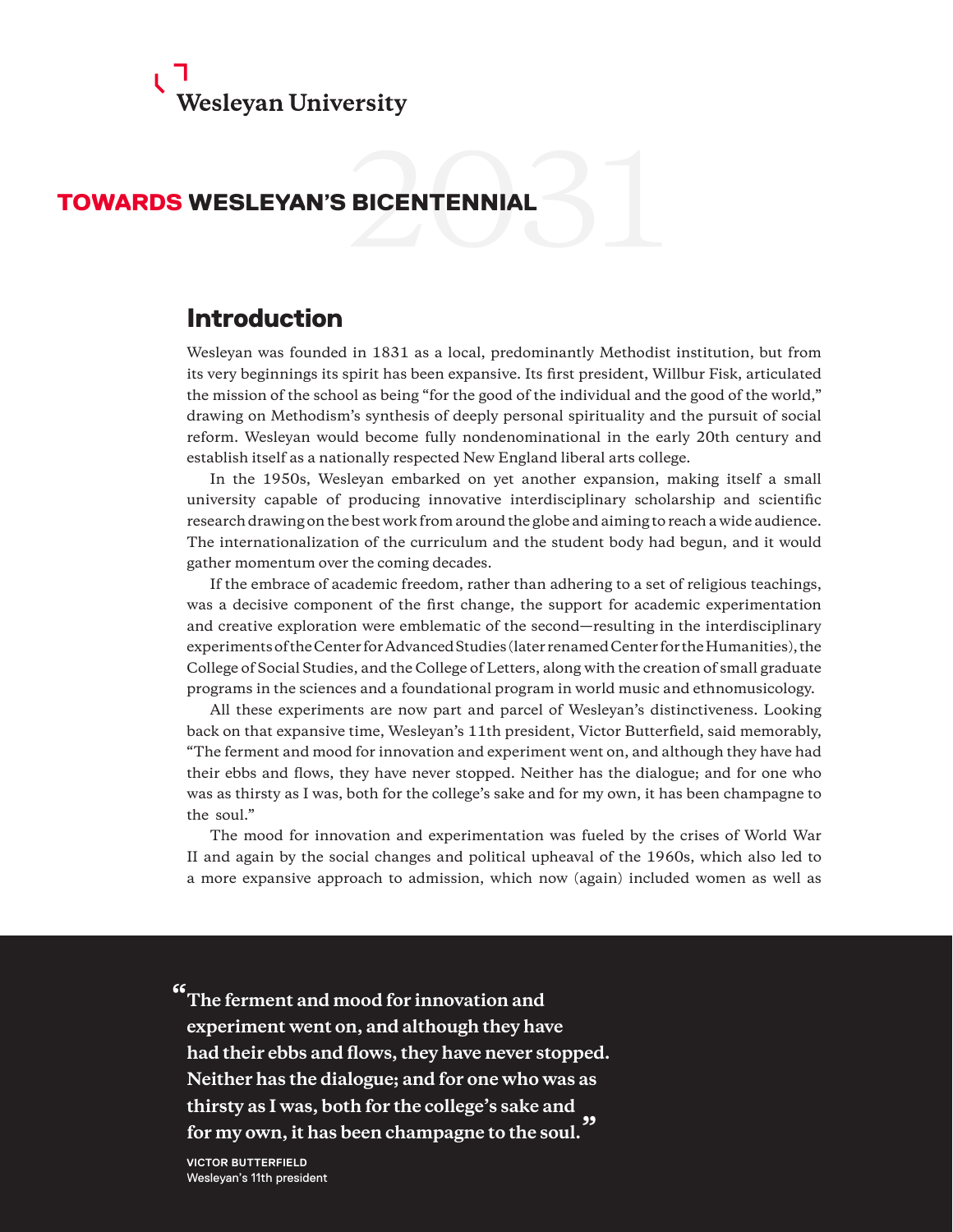students from underrepresented groups. Wesleyan became a pioneer in acknowledging the educational potency of diversity on campus, just as it boldly explored cultural productions from around the world. It became increasingly clear that the co-curricular components of the Wesleyan experience were essential to the liberal education offered by the University. The aspiration to cultivate belonging on campus complemented the ambition to become a more global educational institution.

The threats posed by the Great Recession of 2007–2009 spurred new thinking about what was distinctive about the Wesleyan experience and how to provide such an experience for students in perpetuity. In 2009, the University approved the following Mission Statement:

Wesleyan University is dedicated to providing an education in the liberal arts **that is characterized by boldness, rigor, and practical idealism. At Wesleyan, distinguished scholar-teachers work closely with students, taking advantage of fluidity among disciplines to explore the world with a variety of tools. The University seeks to build a diverse, energetic community of students, faculty, and staff who think critically and creatively and who value independence of mind and generosity of spirit.**

Since 2010, Wesleyan has founded five new interdisciplinary colleges and a new program in design and engineering while retooling the career center to enable graduates to translate liberal learning into their working lives beyond the University. It did so while restructuring its economic model, building its endowment, and reaching out to new constituencies in this country and around the world. While building on the momentum of expansiveness, the University also has been striving to be a more inclusive community of learning and exploration.

Today, the United States once again faces a crisis, this one fueled by the combination of pandemic and polarization. The former has resulted in the loss of more than 700,000 lives, while the latter has undermined the legitimacy of basic political structures and the perceived benefits of global engagement. Scientific reasoning has come under fire, even as scientific research has made enormous strides. Higher education has been deeply rocked by the public health emergency and by a perceived legitimacy problem of its own that has led to predictions of the demise of residential undergraduate education. From popular magazines to scientific societies, commentators have been asking whether higher education is still worth it. At

> Wesleyan, where connections between liberal learning and lifelong learning are vital, we will show that the answer to that question is a resounding YES!

y **While building on the momentum of expansiveness, the University also has been striving to be a more inclusive community of learning and exploration.**

The pandemic forced colleges and universities to make reactive changes, but as we plan for the next decade, we should appreciate how the pandemic helps clarify just how schools like ours should change. We have modified our traditional calendars and explored mixtures of online and in-person learning. That openness to pedagogical experimentation should carry over into the post-COVID-19 world.

A popular phrase in this pandemic period has been "we're all in this together," but it was quickly clear that the disease had a disproportionate impact on poor and marginalized populations. Inequality—whether in terms of disparities in health care, underlying conditions, or job security—has become ever more visible; and in America, inequality is profoundly racialized, as Black Lives Matter activists and their allies have

TOWARDS WESLEYAN'S BICENTENNIAL **2**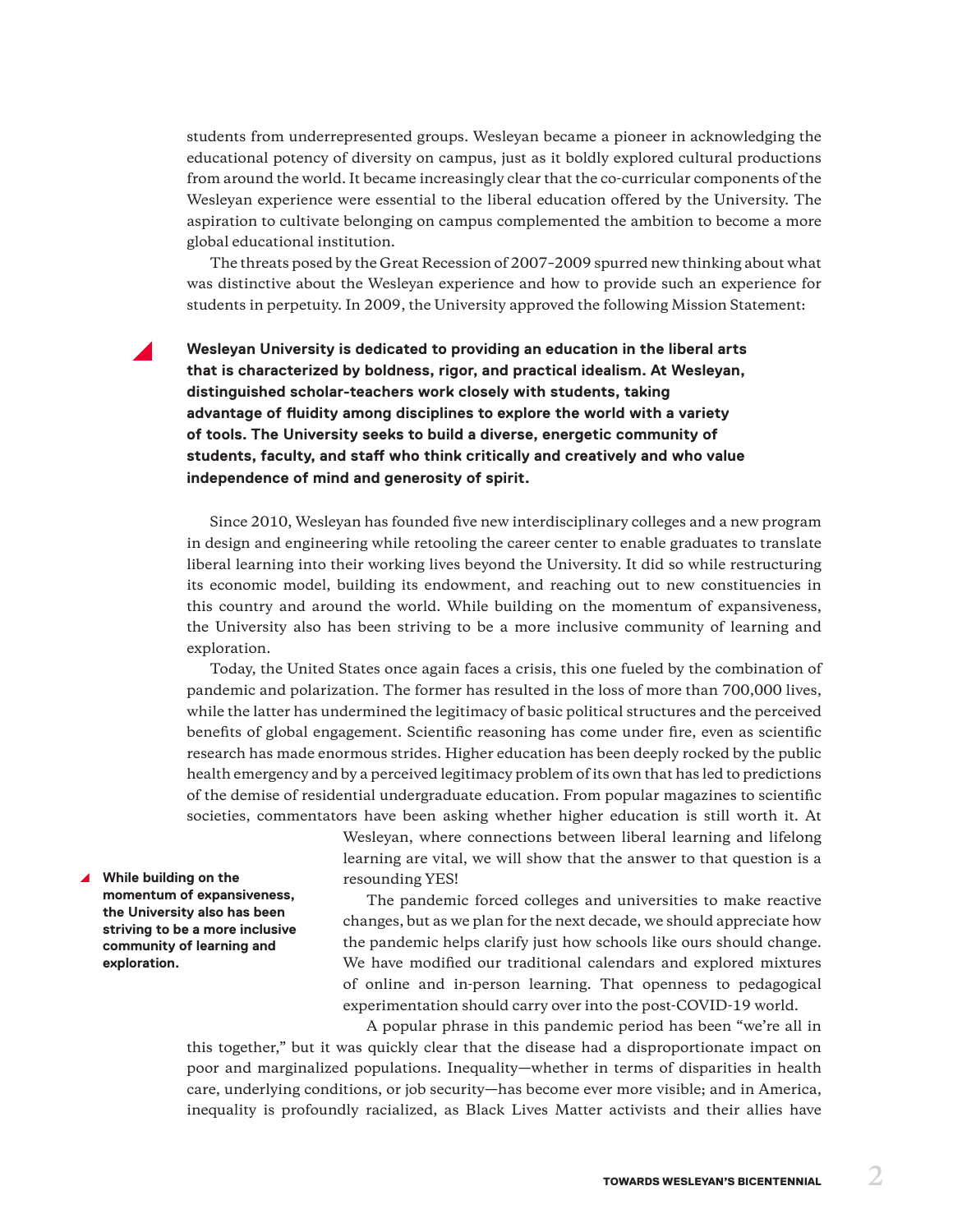highlighted. Higher education can reinforce privilege and divisions, or it can be a vehicle for social mobility and cohesion. At Wesleyan, lessons from the pandemic only strengthen our commitment to fostering a spirit of care and belonging while increasing diversity, equity, and inclusion.

Even before the pandemic, which kept many international students from campus, isolationist tendencies were resurfacing in America. Such tendencies are antithetical to Wesleyan's expansive and inclusive traditions. Here we embrace a diversity of cultures, histories, and languages, and we plan to increase our capacities to do so.

Another distinctive aspect of the Wesleyan experience is the strength of the commitment to civic engagement. Civic preparedness, of course, is one of the key benefits of liberal arts education for democracy. Such preparedness includes learning to live with ambiguity, to listen to different points of view, and to appreciate contexts of great complexity. Efforts in America and around the world to delegitimize democratic institutions pose a profound challenge to schools like Wesleyan. It is a challenge that we have an obligation to respond to, and this plan calls for increased emphasis on civic preparedness. It also calls

▲ Our mission—to provide an **education in the liberal arts that is characterized by boldness, rigor, and practical idealism—is not changing, but we pursue that mission in light of changes in the world around us.**

for the promotion of intellectual diversity on our campus: our response to the polarization afflicting American politics and culture. We want our students to seek to understand the logic of arguments of those with whom they disagree, to test their own thinking against different approaches to enduring questions. To help that happen, we must be intentional in protecting freedom of speech and seeking out serious ideas from traditions underrepresented on our campus.

*Toward Wesleyan's Bicentennial* reflects all these concerns. Our mission—to provide an education in the liberal arts that is characterized by boldness, rigor, and practical idealism is not changing, but we pursue that mission in light of changes in the world around us. Most importantly, we intend to move aggressively to pursue our mission beyond the borders of the Middletown campus. We have long had "impact disproportionate to our numbers," and now we will expand that impact by inviting more people around the world to join our lifelong network of learning.

This new framework for planning, as was the case with Wesleyan 2020, is organized around three overarching goals:

# **1. Enhance our distinctive educational program, capitalizing on academic strengths;**

# **2. Build on our reputation as a leader in pragmatic liberal education;**

## **3. While enhancing access, make Wesleyan more sustainable through prudent management and diversification of revenue sources.**

We aim to provide the best possible education to some of the world's most accomplished students who will use Wesleyan's resources to energize and sustain lives of purpose and impact beyond the University.

Below we take each of these three goals in turn, noting selective strengths and vulnerabilities and then stating more specific objectives and action items—some short-term, others targets for continuous improvement.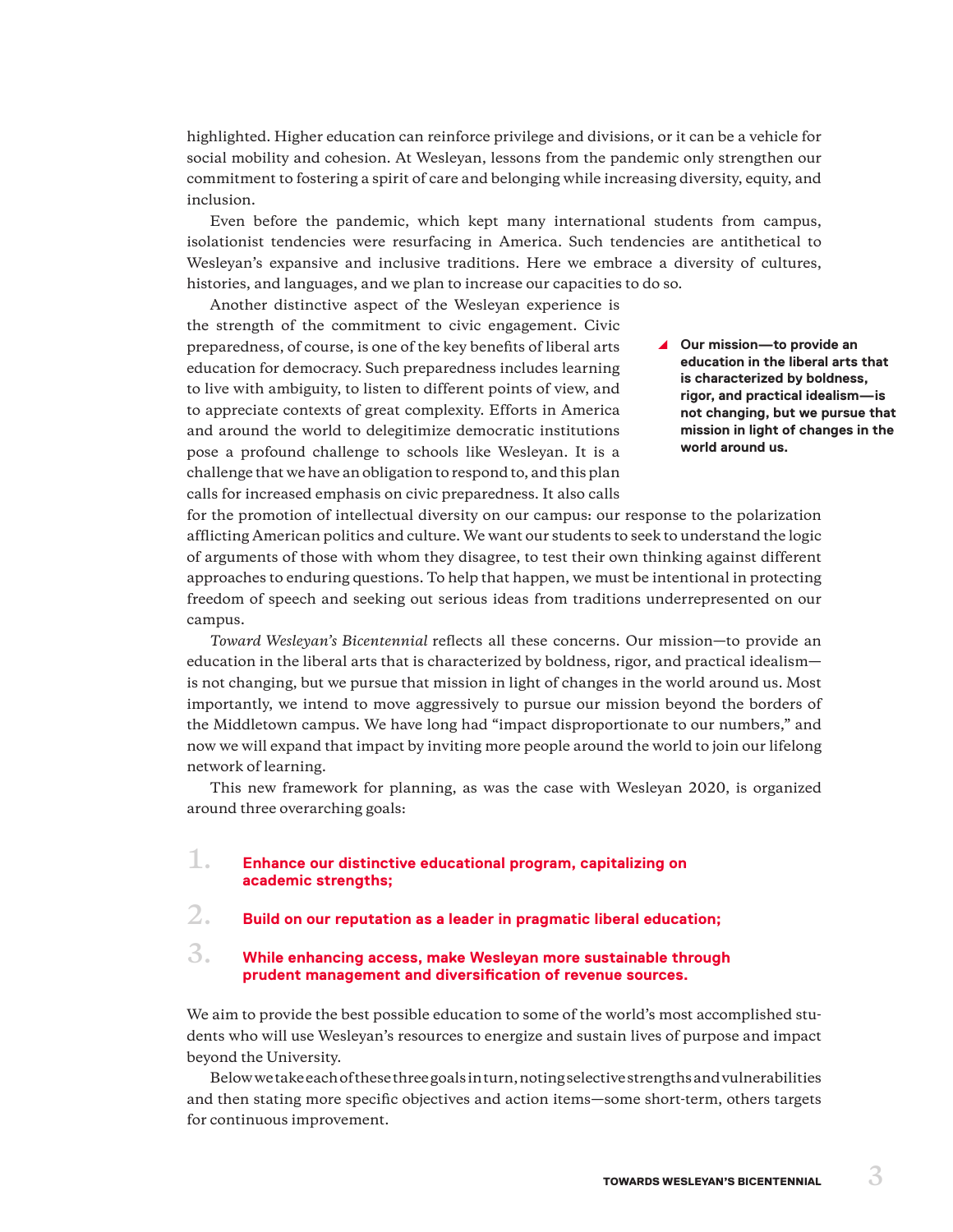#### STRENGTHS:

**1**

- **The University is highly selective, choosing a student body whose members are capable of expanding their horizons and deepening their knowledge by learning from one another and from a faculty that is devoted to their intellectual, personal, and social growth**
	- **The University recruits and retains faculty who are effective teachers and regularly contribute to the advancement of their fields**
	- **The University curriculum supports customizable educational itineraries that foster focused independent work, breadth of knowledge, and the capacity for lifelong learning**
	- **The University cultivates a campus culture—including athletics, the arts, and co-curricular and residential programs—conducive to adventurous learning and effective civic engagement**

- **The University's experimental academic ethos is in tension with its historic investment in**  VULNERABILITIES:**traditional disciplines that slows curricular innovation**
	- **The University has had difficulty retaining a diverse faculty**
	- **The University's support of diffuse educational experiences can make it difficult to maximize employment opportunities**

### VISION

**In 2031 Wesleyan University will be widely recognized for offering a creative, rigorous, pragmatic liberal education that fosters personal development and social responsibility while empowering graduates to shape a changing world. Going beyond the traditional liberal arts college model, the University's programs, on campus and beyond, will attract accomplished and adventurous learners at various stages in their lives who have an appetite for bold inquiry and creative practice grounded in an inclusive community.**

# OBJECTIVES AND ACTION ITEMS:

- **Strengthen connections between liberal learning and lifelong learning**
	- **•** Develop key competencies (expression; quantitative analysis; cultural awareness; spatial reasoning) in students that they can carry with them long beyond graduation
	- **•** Weave civic preparedness into offerings of departments/programs
	- **•** Deepen undergraduate and alumni connection to the career center
	- **•** Develop Wesleyan\_Online—a suite of standalone classes and degree-oriented programs

#### • **Further diversity, equity, and inclusion**

- **•** Enhance faculty and staff diversity
- **•** Improve retention of faculty and staff from underrepresented groups
- **•** Promote intellectual diversity, freedom of speech, and attentive listening
- **•** Increase diversity of student applicant pool
- **•** Build an African Scholars Program that is similar to our Freeman Asian Program
- **•** Ensure that all students are able to succeed in chosen fields of study
- **•** Use BA/MA program to increase number of students from underrepresented groups who are accepted into STEM PhD programs
- **•** Enhance language programs and partnerships for a more global campus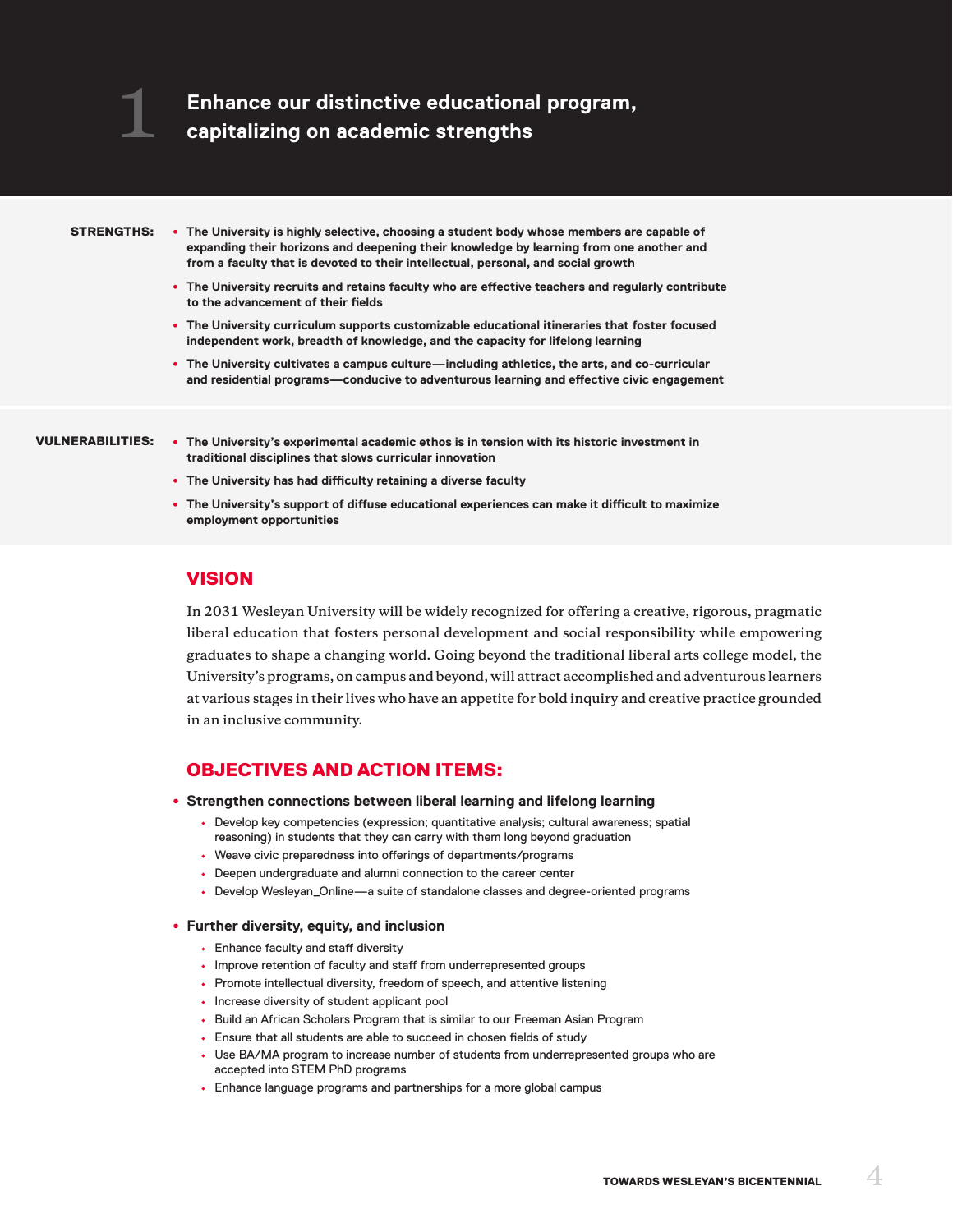#### • **Stimulate research, pedagogical innovation, and effectiveness**

- **•** Increase number of lecture classes using models that enhance student engagement
- **•** Support cohort-based interdisciplinary programs
- **•** Increase the number of independent projects completed by students in the social sciences
- **•** Complete construction of new Public Affairs Center by 2024 and use new spaces to facilitate curricular innovation
- **•** Complete new life sciences building by 2026, leverage it for learning and advanced research, and ensure that it serves as a welcoming, campus crossroads
- **•** Create College of Computational Studies and promote data skills across the curriculum
- **•** Grow Design and Engineering Program, helping it to achieve departmental/college status, adding two positions in three years and two–three additional positions if enrollments grow

#### • **Strengthen foundation for creative practice**

- **•** Reinvigorate the Center for the Arts as catalyst for producing new creative work
- **•** Expand Shapiro Writing Center with hires and new programming
- **•** Expand access to the arts, providing more students with experiences in artistic practice whose effects will persist long beyond graduation
- **•** Enhance alumni network for Wes Creatives

#### • **Energize distinctive residential and co-curricular learning**

- **•** Facilitate student progress toward residential learning goals
- **•** Build student cohorts while increasing capacity for independent living
- **•** Integrate athletics more fully in student life and campus community
- **•** Support teams and individual students competing at the highest levels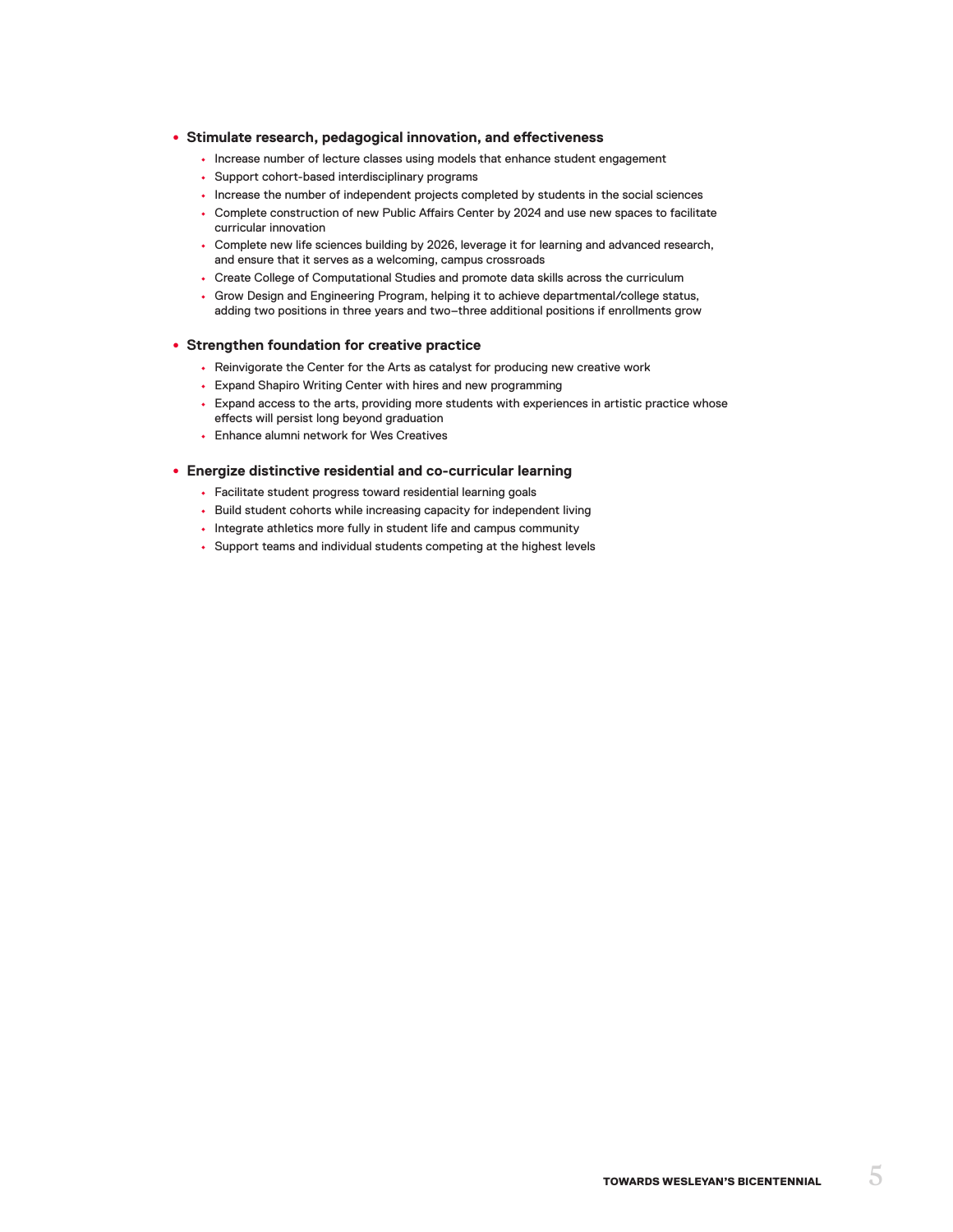#### STRENGTHS:

• **The University is a community of educators whose work can have a positive impact in multiple fields**

- **The University is well known in major US population centers for attracting strong students who are lively, creative, and engaged**
- **The University has increased its visibility internationally, especially in China and India**
- **The University is recognized as a locus of path-breaking scholarship and creative practice and for demonstrating the vitality of the liberal arts**

#### VULNERABILITIES:

- **The University is thought by many to be unaffordable for most students**
	- **The University is said not to prepare students adequately for the job market**
	- **The University is in a location in which it is challenging for employees to find jobs for other family members**
	- **The University is small and under-resourced compared to some of its peers**

# VISION

**In 2031 Wesleyan will be internationally known as a creative force for expanding access to bold and rigorous liberal learning and for empowering its alumni to have a powerful impact on the world.** 

# OBJECTIVES AND ACTION ITEMS

- **Highlight what makes Wesleyan distinctive**
	- **•** Establish Wesleyan as a hub for engagement, arts and culture, service, and transformation an axis for ideas, innovative thinking, and connections
	- **•** Establish the University as a destination for talented faculty, students, and staff
	- **•** Establish the University as a prime opportunity for investment and philanthropic support
- **Develop stronger connections between alumni and current campus community**
	- **•** Improve fundraising participation and volunteer activities
	- **•** Increase alumni engagement with in-person and online events
	- **•** Develop online courses for alumni to engage in lifelong learning and connect with current professors

#### • **Strengthen the reach and predictive power of Admission**

- **•** Build size of student applicant pool
- **•** Enhance cultural, geographic, and economic diversity of student applicant pool
- **•** Demonstrate value of Wesleyan experience

#### • **Emphasize power of pragmatic liberal learning**

- **•** Make the case for liberal learning as lifelong endeavor
- **•** Show the connections between meaningful work and liberal education
- **•** Cultivate in students the sense that in coming to Wesleyan they are joining a lifelong network of learning